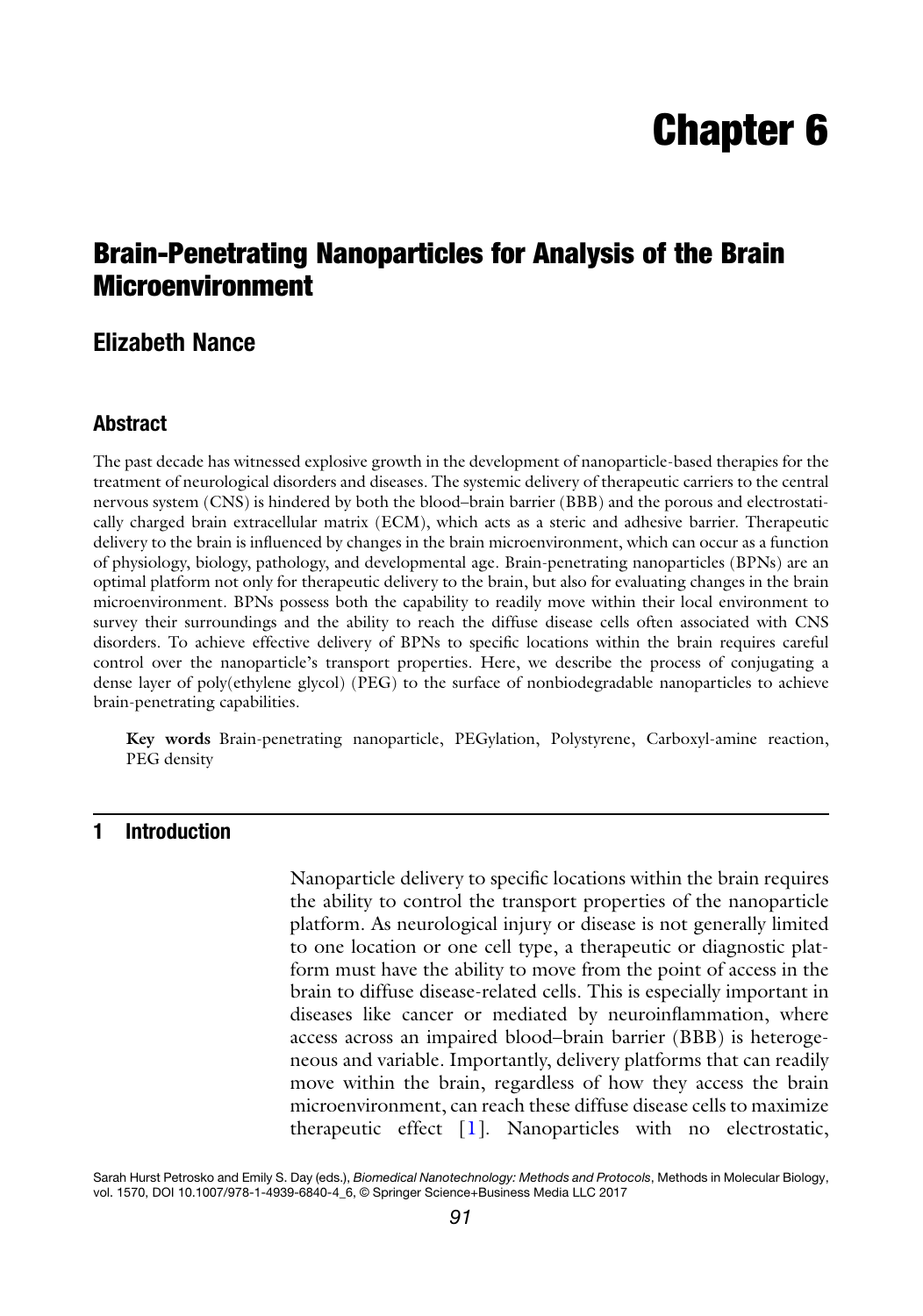hydrophobic or hydrogen bonding interactions within the brain are classified as brain-penetrating [[2\]](#page-12-0). These brain-penetrating nanoparticles (BPNs) can also probe the steric limitations of nanoparticle transport within the brain microenvironment, and be used to characterize microrheological properties of the brain extracellular space. BPNs are therefore an optimal platform for evaluating changes in the brain microenvironment as a function of normal development, developmental age, disease etiology, or disease progression, and can then be a more effective platform for therapeutic intervention.

For a nanoparticle to efficiently penetrate within the brain microenvironment, it must avoid any steric limitation it would experience as it moves between cells, vessels, and extracellular matrix (ECM) components. The particle must also avoid any adhesive interactions, via hydrogen bonding, hydrophobic interactions, or electrostatic interactions between the particle surface and a cell membrane, protein, or ECM component. Steric limitations are primarily influenced by the brain's volume fraction and tortuosity. The volume fraction of the brain is a ratio of the volume of the extracellular space to the total brain volume. This volume fraction changes with sleep, position (supine or upright), stress, and chronic inflammation. Tortuosity in the brain microenvironment is defined by a molecule's hindrance to diffusion within the brain. To maximize diffusion within the brain and accurately assess the steric limitations that occur due to changes in volume fraction and tortuosity, it is important to have a bio-inert particle that will avoid adhesive interactions. Here, we describe the process of conjugating a dense layer of PEG to the surface of nonbiodegradable polymer nanoparticles to create a bio-inert particle that can achieve brain-penetrating capabilities to survey the brain microenvironment in normal and diseased states (Fig. [1\)](#page-2-0). PEG is a hydrophilic, FDA approved polymer that, when coated on the surface of nanoparticles, can provide a bioinert nanoparticle platform that minimizes interactions with the environment. Although we only focus on polystyrene particles, this protocol can also apply to quantum dots with similar starting surface chemistry and surface functionality density [[2\]](#page-12-0).

This chapter will only cover nonbiodegradable nanoparticle platforms. Biodegradable polymeric nanoparticles and DNA nanoparticles with high PEG density have also been reported in the literature, demonstrating that improvement in diffusive capability in the brain can improve therapeutic outcome  $[3-5]$  $[3-5]$  $[3-5]$  $[3-5]$ . DNA nanoparticles with high PEG density show increased penetration and a larger area of transfection compared to nonpenetrating DNA platforms [\[6,](#page-12-0) [7](#page-13-0)]. The PEG density on the surface of a biodegradable polymeric particle is equally important for diffusion within the brain; yet the surfactant used for emulsifying the particles will also play a role and should be further evaluated for brain-penetrating capabilities. There is evidence that commonly used surfactants,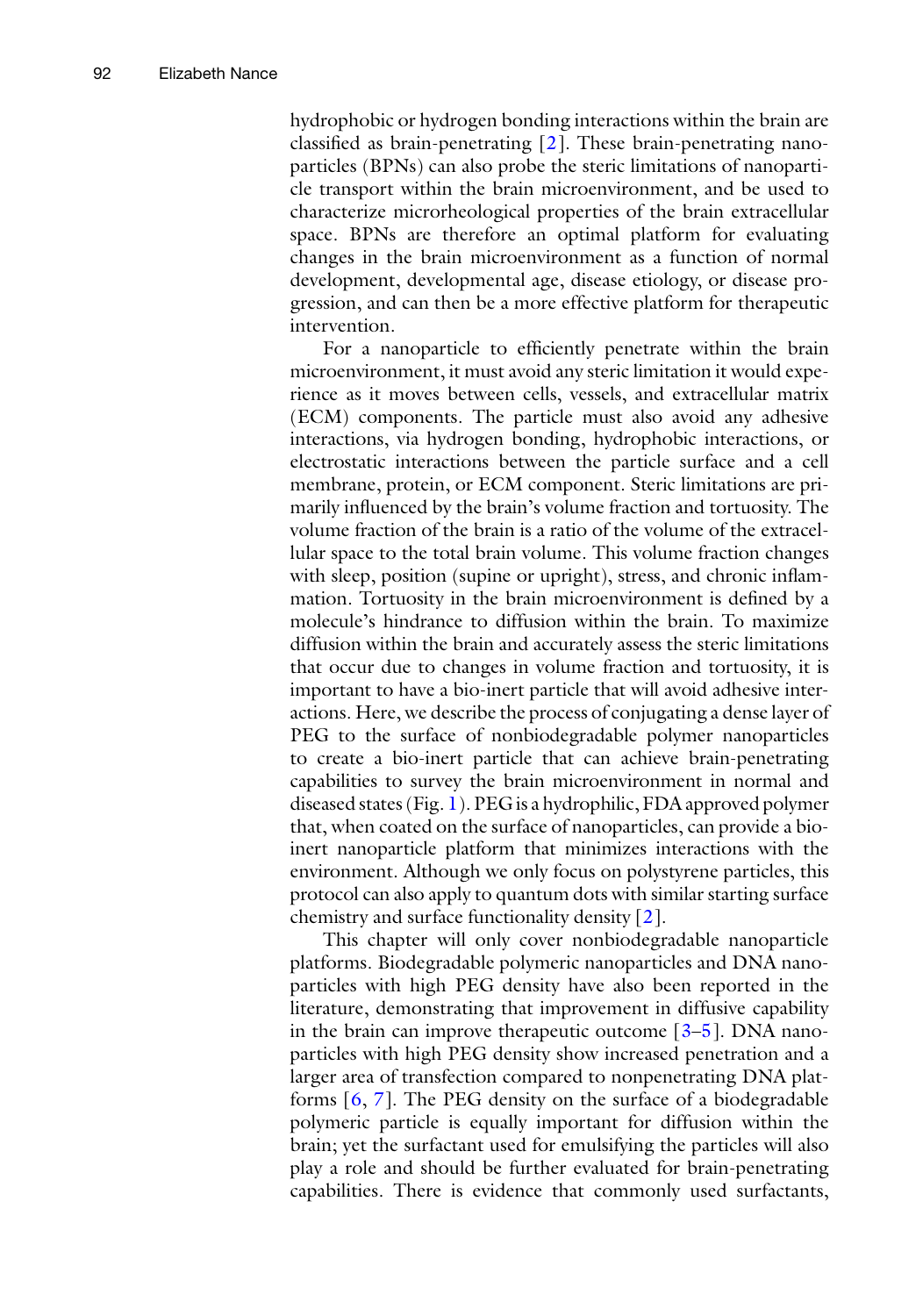<span id="page-2-0"></span>

Fig. 1 BPN distribution in the rodent brain. (a) PS-PEG (BPN, *green*) penetrate in vivo in living mice away from the site of injection more readily compared to nonpenetrating PS-COOH (red). Scale bar: 50 μm. From Sci Transl Med. 2012 Aug 29;4(149): 149ra119. Reprinted with permission from AAAS. Copyright 2012 AAAS. (b) PS-PEG (BPN, red) distribute more evenly through a 9 L gliosarcoma following direct injection intracranially into the tumor, compared to PS-COOH (green). Cell nuclei are stained with DAPI (blue). Yellow in both panels represent overlay of the two particle platforms. Scale bar: 100 μm. Reprinted in part with permission from ACS Nano. 2014 Oct 28; 8(10): 10655–10664. Copyright 2014 American Chemical Society

including polysorbate 80  $[8, 9]$  $[8, 9]$  $[8, 9]$  $[8, 9]$  $[8, 9]$ , poly(vinyl alcohol)  $[4, 10]$  $[4, 10]$  $[4, 10]$  $[4, 10]$  $[4, 10]$ , and pluronics [\[11,](#page-13-0) [12\]](#page-13-0), do not provide similar diffusive capability in biological environments. The effect of these surfactants in combination with PEG on the diffusion of biodegradable nanoparticles in the brain should be further characterized and understood before classifying a particle as brain-penetrating. PEG provides steric stabilization, shielding of hydrophobic domains on the particle surface, and a near-neutral surface charge. However, not all nanoparticle platforms will require PEG to enable brain penetration. Lipophilic and hydrophilic particles, like dendrimers, with near-neutral surface chemistry, can also readily move within the brain to reach disease associated cells [[13](#page-13-0), [14\]](#page-13-0).

The end goal of this protocol is to obtain nanoparticles coated with a high density of PEG. PEGylation has been used to create stealth nanoparticles  $[15]$ , increase circulation time of nanoparticles, and aid in penetration of nanoparticles across mucosal barriers [[16\]](#page-13-0). Unlike many protocols that focus on specific size ranges  $(40-100$  nm  $\lceil 17 \rceil$  or larger than 200 nm  $\lceil 18 \rceil$ ), or require bottom-up fabrication and layer-by-layer techniques like PRINT [[19\]](#page-13-0), this protocol focuses on utilizing a single step, stable carboxyl-amine chemistry to achieve dense PEG coatings for particles ranging from 20 nm up to micron-sized particles. In addition, materials other than PEG, including zwitterionic compounds [[20\]](#page-13-0), surfactants [[10](#page-13-0)], and polymers [[21](#page-13-0)], can provide stealth-like qualities, increased circulation time, and improved penetration of nanoparticles within a tissue environment. Many of these materials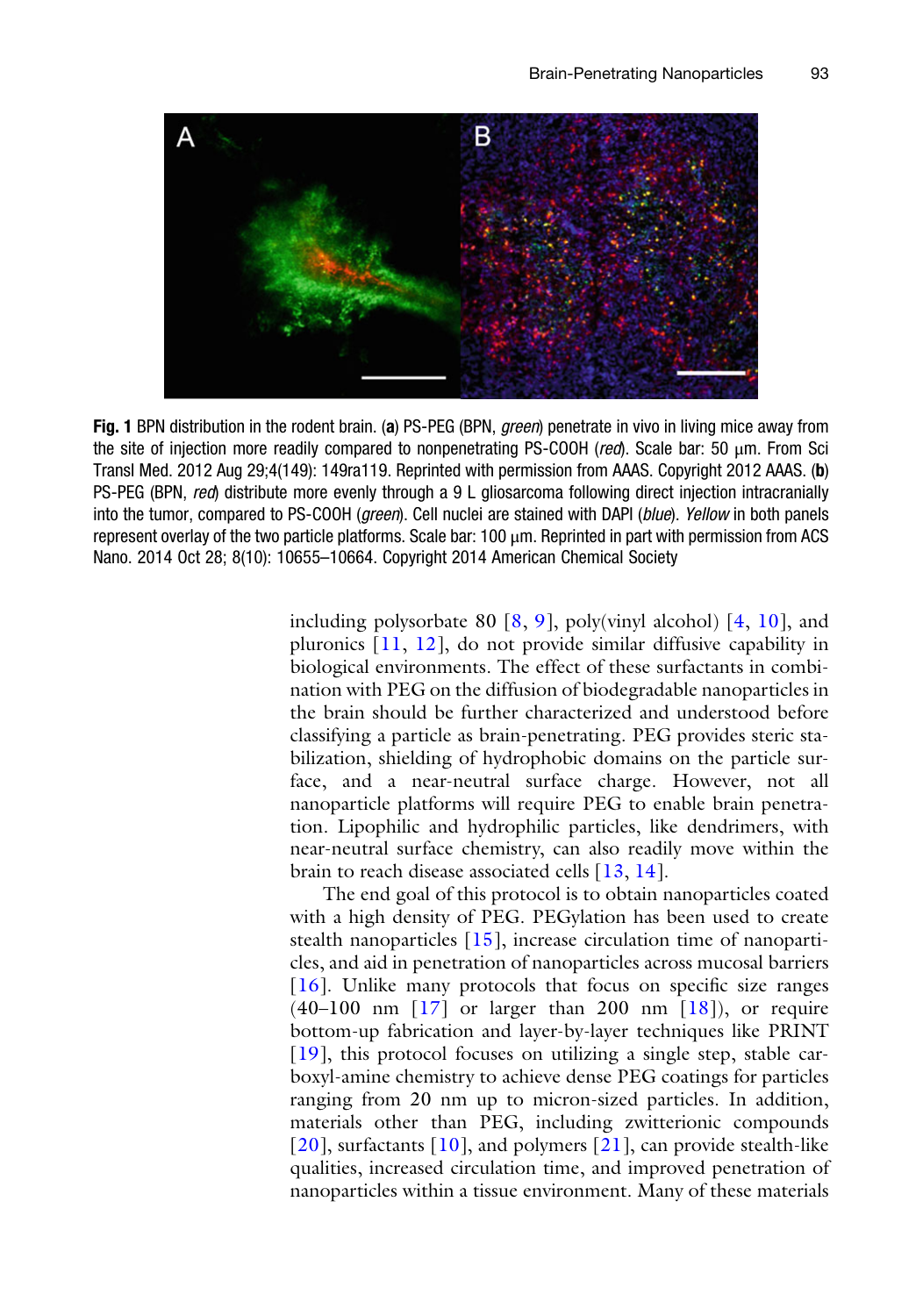have emerged to address the limitation that repeat administration of PEG conjugated nanoparticles has shown to induce a PEG-specific immune response [[22](#page-13-0)]. The concept of nanoparticle penetration within the brain microenvironment is relatively new, where most of the focus on drug delivery to the brain has been on developing nanoparticles that can bypass or overcome the BBB. However, it cannot be assumed that coatings that provide stealth properties also provide brain-penetrating properties, and thus, many of these coatings that could create bio-inert nanoparticles, like zwitterions or surfactants, have not thoroughly been tested to determine if they maintain brain-penetrating properties. This is an area for future exploration that may greatly expand the nanoparticle platforms that can be utilized as BPNs.

There are multiple methods for calculating PEG density [[19](#page-13-0)]. PEG chains have a Flory radius defined as  $R_f \sim \alpha N^{3/5}$ , where N is the degree of polymerization and  $\alpha$  is the effective monomer length. For example, an unconstrained 5000 Da PEG chain has a diameter of 5.4 nm and occupies a surface area of  $22.7 \text{ nm}^2$  (assuming an unconstrained random walk). Although not covered in detail in this chapter, PEG surface densities, provided by the ratio of number of PEG molecule chains to  $100 \text{ nm}^2$  of nanoparticle surface are, for these nonbiodegradable polystyrene (PS) nanoparticles can be calculated using NMR analysis, using an adapted method published previously [\[23\]](#page-13-0). The average PEG surface density  $(\text{chains}/100 \text{ nm}^2)$  on the surface of the NPs is then determined by taking into account the total quantity of PEG detected by NMR and the total NP surface area. The surface area of PS NPs is calculated by assuming that the NPs are made of individual particles of diameter equal to that measured by laser Doppler anemometry, with smooth surfaces, and a density of 1.055 g/mL, as provided by the manufacturer. In general, this protocol will produce nonbiodegradable nanoparticles with PEG densities greater than nine PEG per 100  $\text{nm}^2$ , which allows penetration in the brain [\[2](#page-12-0)]. The packing of PEG can be determined by calculating the ratio of PEG chains per 100 nm<sup>2</sup> to the number of unconstrained PEG molecules that occupy a surface area of  $100 \text{ nm}^2$  on a nanoparticle. The required PEG density necessary for other nanomaterials to achieve rapid brain penetration is dependent on the PEG molecular weight (MW), the PEG structure (linear vs branched), and the material properties of the particle core, including its composition, porosity, size, and MW.

#### 2 Materials

Prepare all solutions using deionized water or ultrapure water and analytical-grade reagents. Prepare and store all reagents at room temperature or as otherwise noted below. Follow all local and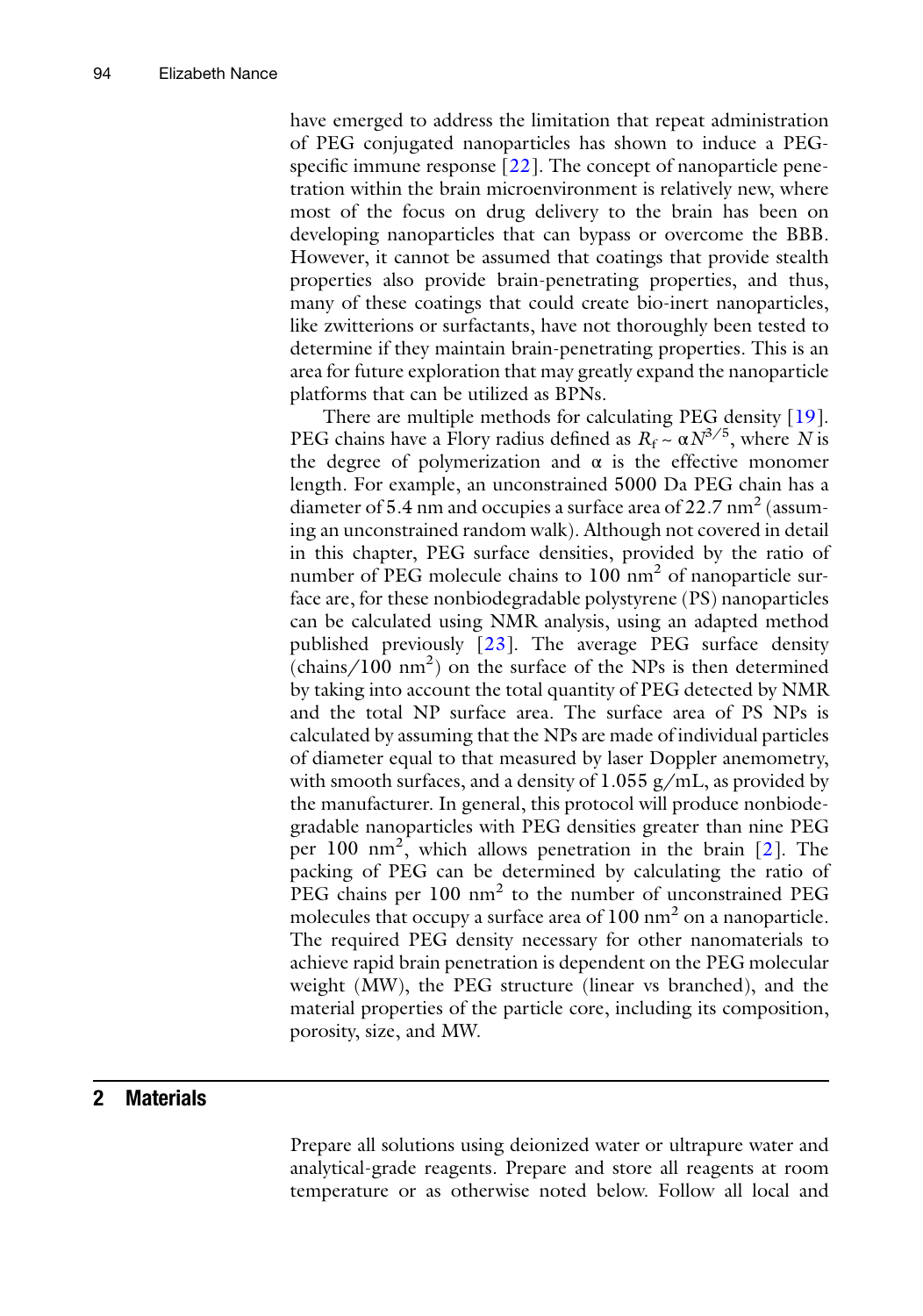university waste-disposal regulations when disposing of waste materials from this protocol.

<span id="page-4-0"></span>

| 2.1 Reaction<br><b>Solutions</b>         | 1. Reaction buffer: 200 mM borate buffer, pH 8.2. Add 200 mL<br>of ultrapure water to a 500 mL glass pyrex bottle. Weigh 3.71 g<br>of boric acid and transfer to the bottle. Add ultrapure water to a<br>total volume of 300 mL. Mix well and adjust pH to 8.2 using<br>1 N NaOH. Store at room temperature (see Note 1).                                                                                                                                                                                                                                                                                                                                                                                  |
|------------------------------------------|------------------------------------------------------------------------------------------------------------------------------------------------------------------------------------------------------------------------------------------------------------------------------------------------------------------------------------------------------------------------------------------------------------------------------------------------------------------------------------------------------------------------------------------------------------------------------------------------------------------------------------------------------------------------------------------------------------|
|                                          | 2. Working suspension of fluorescent PS-COOH nanoparticles:<br>4× dilution (see Note 2). Fluorescent PS-COOH nanoparticles<br>may be purchased from a variety of vendors (see Note 3). In a<br>water bath sonicator, place the stock bottle in a floating tube<br>holder and sonicate the stock polystyrene nanoparticle solution<br>for 10 min. In a 1.5 mL siliconized centrifuge tube, add 50 µL<br>of fluorescent polystyrene nanoparticles from the stock bottle<br>to 150 $\mu$ L of ultrapure water (see Note 4). Particles should be<br>sonicated in a water bath sonicator for 5 min after dilution.<br>Stock particle solutions sometimes contain trace amounts of<br>sodium azide (see Note 5). |
| 2.2 Reagents                             | Allow all reagents to thaw for 20 min prior to starting the reaction.                                                                                                                                                                                                                                                                                                                                                                                                                                                                                                                                                                                                                                      |
|                                          | 1. Methoxy-PEG-NH <sub>2</sub> : Remove methoxy-PEG-NH <sub>2</sub> (mPEG-<br>NH <sub>2</sub> , PEG MW: 5000 Da) from the $-20$ °C freezer. Do not<br>open until ready to weigh out desired quantities. Keep mPEG-<br>NH <sub>2</sub> stored in a jar containing indicating desiccant.                                                                                                                                                                                                                                                                                                                                                                                                                     |
|                                          | 2. N-Hydroxysulfosuccinimide (Sulfo-NHS): Remove Sulfo-<br>NHS sodium salt from the 4 °C refrigerator. Do not open<br>until ready to weigh out desired quantities. Keep NHS in a jar<br>containing indicating desiccant.                                                                                                                                                                                                                                                                                                                                                                                                                                                                                   |
|                                          | 3. 1-Ethyl-3-(3-dimethylaminopropyl) carbodiimide<br>$(EDC)$ :<br>Remove EDC from the $-20$ °C freezer. Do not open until<br>ready to weigh out desired quantities. Keep EDC stored in a jar<br>containing indicating desiccant.                                                                                                                                                                                                                                                                                                                                                                                                                                                                           |
| 2.3 Characterization<br><b>Solutions</b> | 1. Size and zeta-potential measuring solutions: 10 mM NaCl,<br>pH 7.4. Add 200 mL of ultrapure water to a 500 mL glass pyrex<br>bottle. Weight 175.32 mg of NaCl and transfer to the bottle. Add<br>ultrapure water to a total volume of 300 mL. Mix well and use 1 N<br>HCl to adjust pH to 7.4. Store at room temperature.                                                                                                                                                                                                                                                                                                                                                                               |
|                                          | 2. In situ measuring solution: artificial cerebrospinal fluid<br>(ACSF), pH 7.4. Add 200 mL of deionized water to a<br>500 mL glass pyrex bottle. Add 2.07 g NaCl (119 mM),<br>660 mg NaHCO <sub>3</sub> (26.2 mM), 56 mg KCl (2.5 mM), 36 mg<br>$NaH_2PO_4$ (1 mM), 37 mg MgCl <sub>2</sub> (1.3 mM), and 540 mg<br>glucose (10 mM). Mix the solution thoroughly then bring                                                                                                                                                                                                                                                                                                                               |

the final volume to 300 mL with deionized water. Gas the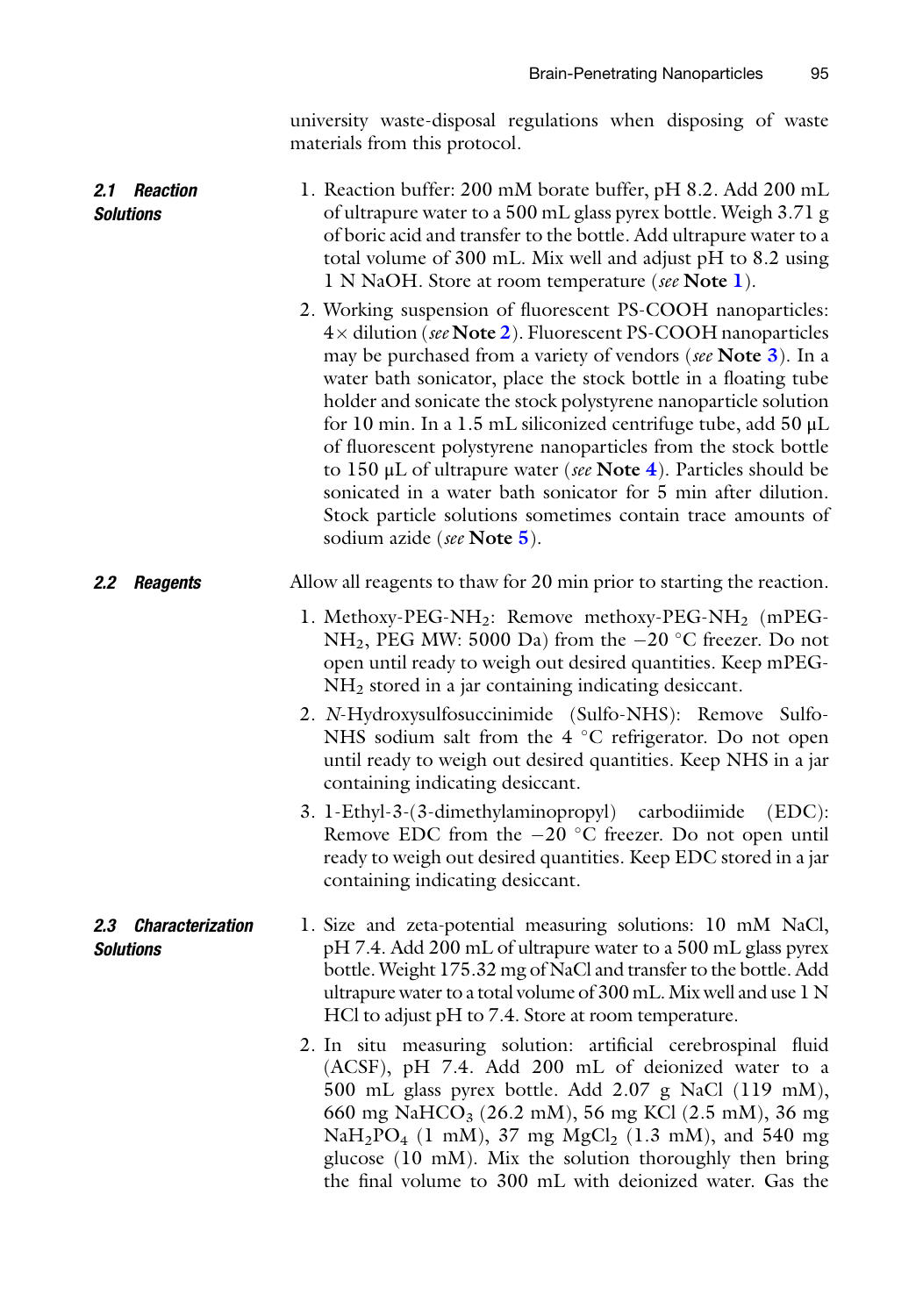solution with 5%  $CO_2/95\%$   $O_2$  for 10-15 min. Then add 83 mg CaCl<sub>2</sub> (2.5 mM). Filter using a 0.22 µm filter apparatus. Store at  $4 \degree C$  (see Notes [6](#page-10-0) and [7](#page-10-0)).

# <span id="page-5-0"></span>3 Methods

|                                                                | Each carboxyl-modified fluorescent PS bead batch has a charge<br>(milliequivalents, mEq), percent solid, and density (particles/<br>mL). These numbers need to be obtained from the Certificate of<br>Analysis (CoA) provided by the manufacturer prior to starting the<br>protocol. There are four stages of the protocol: $(1)$ calculation to<br>determine the amount of reagents needed, (2) the PEGylation<br>reaction, (3) collection of the nanoparticles, and (4) characteriza-<br>tion of the nanoparticles' physicochemical properties. |
|----------------------------------------------------------------|---------------------------------------------------------------------------------------------------------------------------------------------------------------------------------------------------------------------------------------------------------------------------------------------------------------------------------------------------------------------------------------------------------------------------------------------------------------------------------------------------------------------------------------------------|
| 3.1 Calculation of<br><b>Number of COOH Per</b><br><b>Bead</b> | The reaction protocol is based on calculations that associate the<br>mole ratio of number of COOH per bead to the number of moles<br>of each reagent, which are often added in excess. Therefore, the<br>number of COOH per bead needs to be calculated first. These<br>calculations will be different for each size polystyrene particle and<br>for each lot number of a specific particle type. A summary of sample<br>calculations is shown in Table 1.                                                                                        |
|                                                                | 1. Number of beads per gram: Calculate density provided in CoA<br>divided by the percent solid provided in CoA.                                                                                                                                                                                                                                                                                                                                                                                                                                   |
|                                                                | 2. Number of milliequivalents per bead: Divide the charge<br>provided in CoA by the number of beads per gram calculated<br>in step 1.                                                                                                                                                                                                                                                                                                                                                                                                             |
|                                                                | 3. Number of COOH groups per bead: Multiply the number of<br>mEq per bead calculated in step 2 by Avogadro's Number<br>$(6.022 \times 10^{23})$ and divide by 1000 (see Note 8).                                                                                                                                                                                                                                                                                                                                                                  |
|                                                                |                                                                                                                                                                                                                                                                                                                                                                                                                                                                                                                                                   |

#### Table 1 Sample calculation to determine number of COOH per bead

| <b>Starting particles</b>  | 100 nm PS-COOH red     | <b>Notes</b>                                         |
|----------------------------|------------------------|------------------------------------------------------|
| % solid                    | 0.02                   | In CoA, based on nanoparticle size                   |
| Density (particles/mL)     | $2.73 \times 10^{13}$  | In CoA, based on lot number                          |
| Charge $(mEq)$             | 0.309                  | In CoA, based on lot number                          |
|                            | Value                  | Calculation                                          |
| Number of beads per gram   | $1.37 \times 10^{15}$  | $2.73 \times 10^{13}/0.02$                           |
| Number of millieg per bead | $2.26 \times 10^{-16}$ | $1.37 \times 10^{15}/0.309$                          |
| Number of COOH per bead    | 1,36,322               | $(2.26 \times 10^{-16}) \times 6.022 \times 10^{23}$ |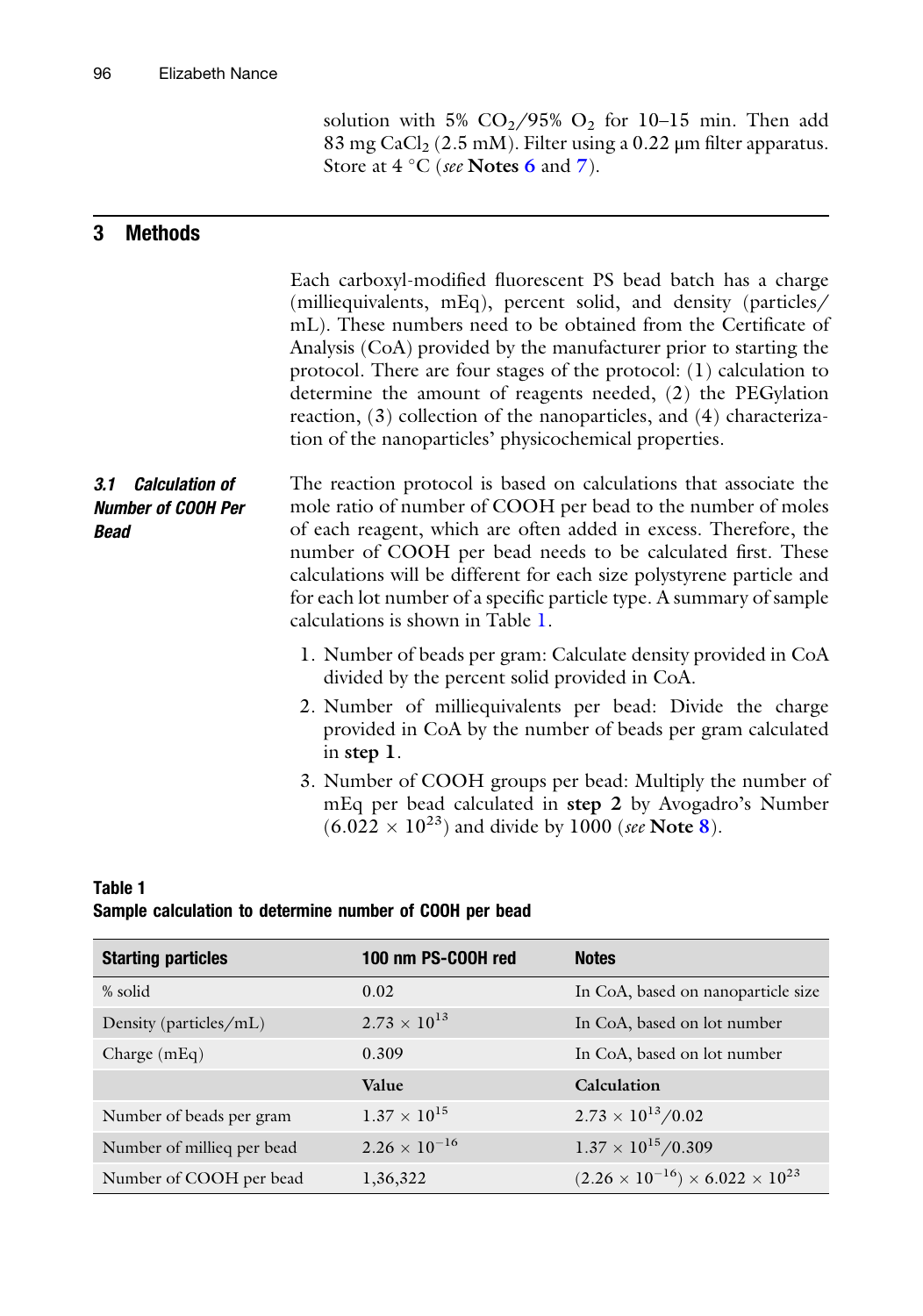| 3.2 Calculation of<br><b>Number of Moles of</b><br><b>PEG Needed</b> | The following calculations are based on a starting volume of $50 \mu L$<br>of 100 nm PS-COOH nanoparticles. A summary of sample calcula-<br>tions is shown in Table 2.                                                                                                                                  |
|----------------------------------------------------------------------|---------------------------------------------------------------------------------------------------------------------------------------------------------------------------------------------------------------------------------------------------------------------------------------------------------|
|                                                                      | 1. The number of beads in the working nanoparticle solution is<br>calculated by multiplying the volume of stock beads $(50 \mu L)$ by<br>the density of beads provided in the CoA, divided by 1000.                                                                                                     |
|                                                                      | 2. The total number of COOH in the working solution is the<br>number of beads added in step 1 of Subheading 3.2 multiplied<br>by the number of COOH groups per bead calculated in step 3<br>of Subheading 3.1.                                                                                          |
|                                                                      | 3. The number of moles of PEG needed is calculated by dividing<br>the total number of COOH in the working solution by Avoga-<br>dro's Number (see Notes 9 and 10).                                                                                                                                      |
| PEGylation<br>3.3<br><b>Reaction</b>                                 | The following reaction protocol is based on a starting volume of<br>$50 \mu L$ of 100 nm PS-COOH nanoparticles. A sample calculation is<br>provided in Table 3. The reaction schematic for PEGylation of PS<br>nanoparticles is shown in Fig. 2.<br>Allow all reagents to thaw for 20 min prior to use. |

| Table 2 |                                                                                                            |  |  |
|---------|------------------------------------------------------------------------------------------------------------|--|--|
|         | Sample calculation for number of moles of PEG needed for the conjugated of mPEG-NH <sub>2</sub> to PS-COOH |  |  |

| <b>Starting particles</b>    | <b>100 nm PS-COOH</b>  | <b>Notes</b>                                             |
|------------------------------|------------------------|----------------------------------------------------------|
| % solid                      | 0.02                   | In CoA, based on nanoparticle size                       |
| Density (particles/mL)       | $2.73 \times 10^{13}$  | In CoA, based on lot number                              |
| Charge (mEq)                 | 0.309                  | In CoA, based on lot number                              |
|                              | Value                  | <b>Calculations</b>                                      |
| Number of beads per gram     | $1.37 \times 10^{15}$  | $2.73 \times 10^{13}/0.02$                               |
| Number of millieq per bead   | $2.26 \times 10^{-16}$ | $1.37 \times 10^{15}/0.309$                              |
| Number of COOH per bead      | 1,36,322               | $(2.26 \times 10^{-16}) \times 6.023 \times 10^{23}$     |
| Volume of beads added (µL)   | 50                     |                                                          |
| Dilution factor              | $\overline{4}$         | See Note 2                                               |
| Number of beads added        | $1.37 \times 10^{12}$  | $50 \times 2.73 \times 10^{13} / 1000$                   |
| Total number of COOH         | $1.86 \times 10^{17}$  | $(1.37 \times 10^{12}) \times 136322$                    |
| Number of mole of PEG needed | $3.09 \times 10^{-7}$  | $1.86 \times 10^{17}/6.023 \times 10^{23}$               |
| Molar mass of PEG (Da)       | 5000                   | See Note 9                                               |
| Excess of PEG                | $\overline{4}$         | See Note 10                                              |
| Mass of PEG needed (mg)      | 6.18                   | $(3.09 \times 10^{-7}) \times 5000 \times 4 \times 1000$ |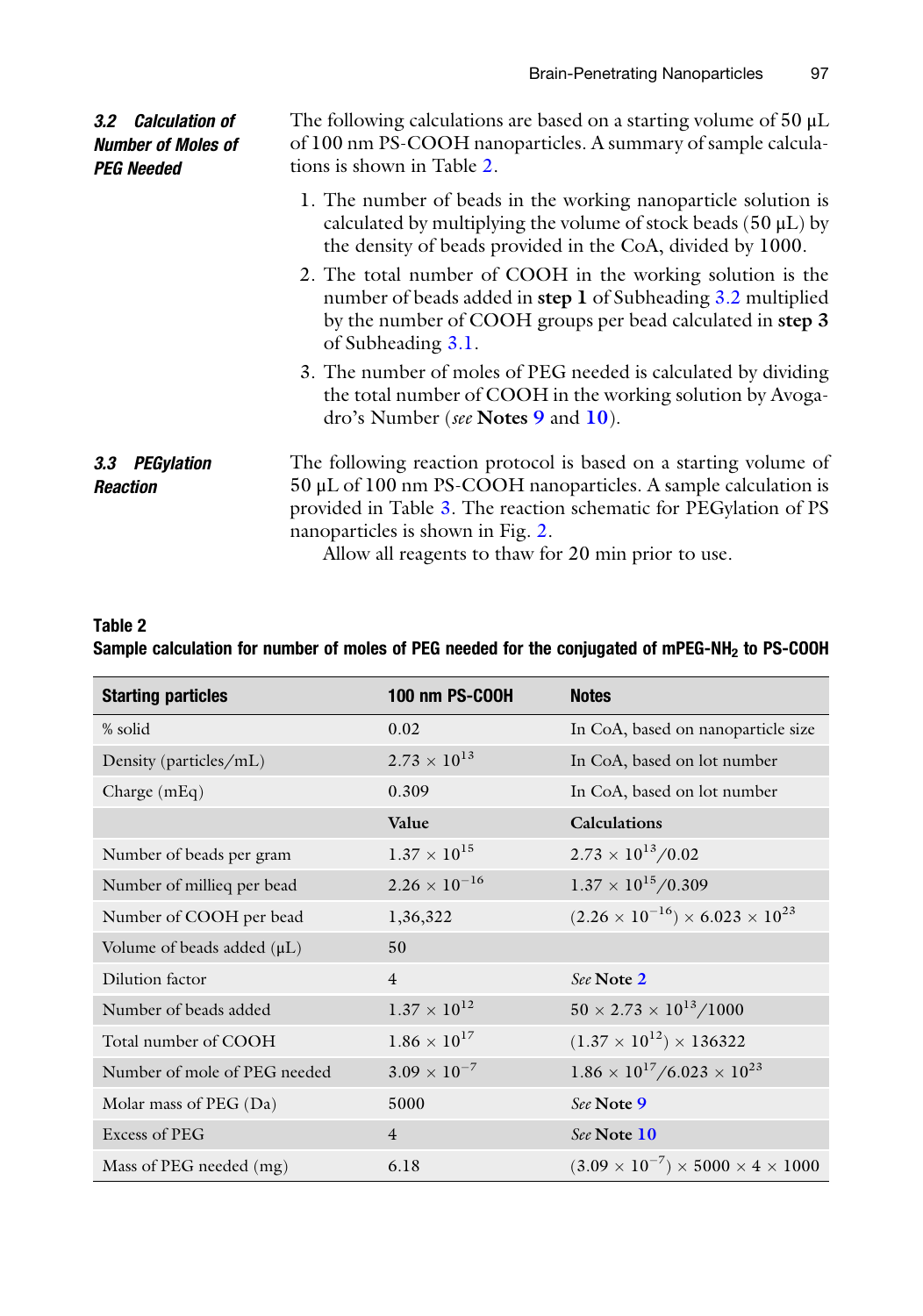## <span id="page-7-0"></span>Table 3 Sample calculation table for PEGylation reaction

|                                          |                       | 100 nm PS-COOH Calculations/notes                                    |
|------------------------------------------|-----------------------|----------------------------------------------------------------------|
| Volume of beads added $(\mu L)$          | 50                    |                                                                      |
| Dilution factor                          | $\overline{4}$        | See Note 2                                                           |
| Number of beads added                    | $1.37 \times 10^{12}$ | $50 \times 2.73 \times 10^{13} / 1000$                               |
| Total number of COOH                     | $1.86 \times 10^{17}$ | $(1.37 \times 10^{12}) \times 136322$                                |
| Number of mole of PEG needed             | $3.09 \times 10^{-7}$ | $1.86 \times 10^{17}/6.023 \times 10^{23}$                           |
| Molar mass of $PEG (Da)$                 | 5000                  | See Note 9                                                           |
| Excess of PEG                            | $\overline{4}$        | See Note 10                                                          |
| Mass of PEG needed (mg)                  | 1.55                  | $(3.09 \times 10^{-7}) \times 5000 \times 1000$                      |
| Mass of PEG to add (mg)                  | 6.18                  | $1.55 \times 4$                                                      |
| Mass of NHS to add $(mg)$                | 2.68                  | $(3.09 \times 10^{-7}) \times 4 \times 217.13 \times 10 \times 1000$ |
| Amount of Borate buffer to add $(\mu L)$ | 800                   | See Note 11                                                          |
| Mass of EDC to add $(mg)$                | 2.37                  | $(6.18/5000) \times 191.7 \times 10$                                 |



Fig. 2 Conjugation of methoxy PEG (5000 Da)-NH<sub>2</sub> to carboxy-modified polystyrene nanoparticles, using NHSand EDC-assisted chemistry

- 1. In a water bath sonicator, sonicate the diluted working nanoparticle solution prepared as described in Subheading [2.1](#page-4-0), item 2 for 5 min.
- 2. Add 1.55 mg mPEG-NH<sub>2</sub> to the 1.5 mL centrifuge tube containing the diluted particle solution. Vortex ~30 s to 1 min to mix (see Notes [9](#page-10-0) and [10](#page-10-0)).
- 3. The next steps should be done quickly. Add 2.68 mg Sulfo-NHS to the 1.5 mL centrifuge tube containing the particle solution. Vortex briefly  $(-1-5 s)$  to mix solution.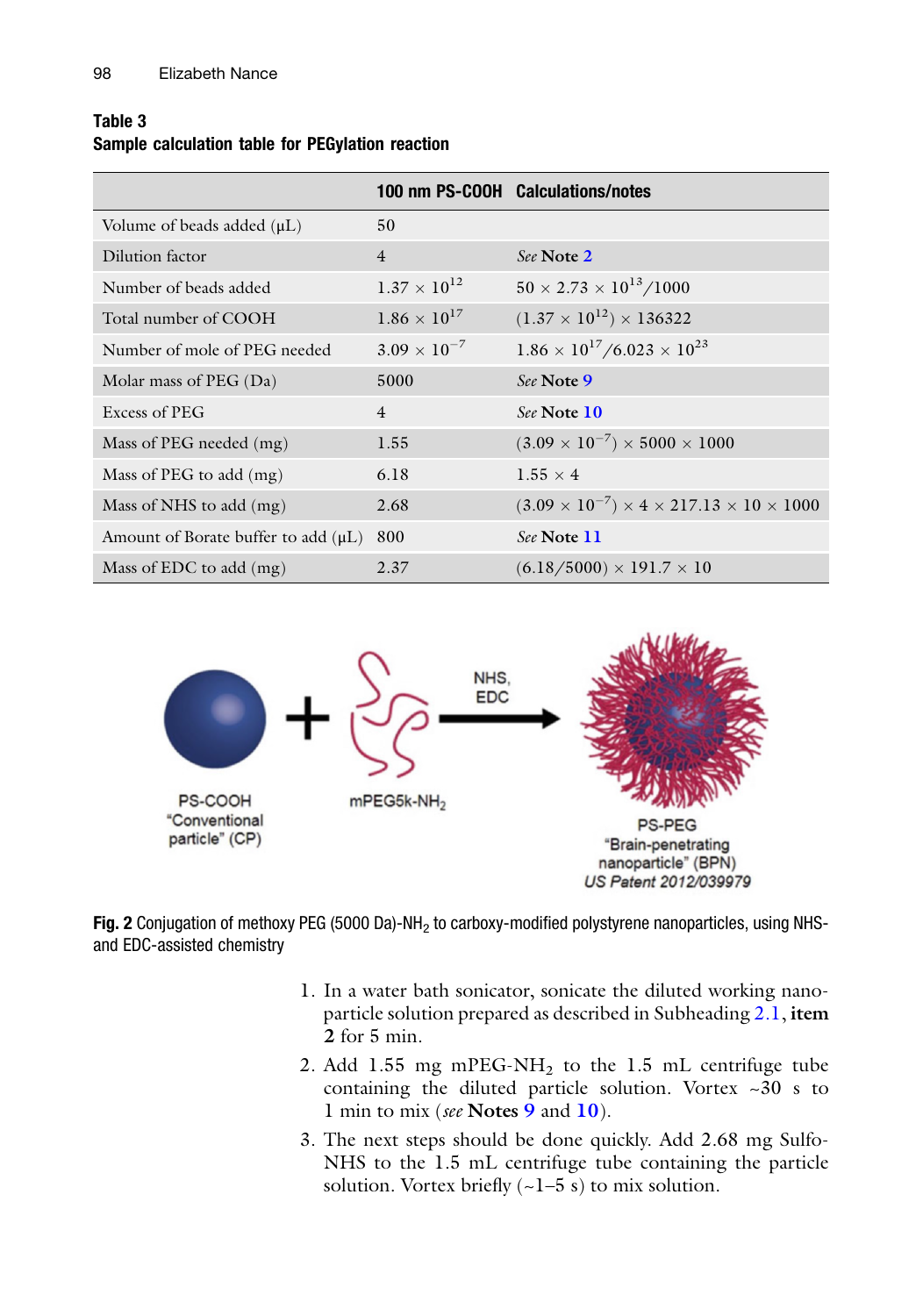- <span id="page-8-0"></span>4. Add 800  $\mu$ L 200 mM borate buffer, pH 8.2, to the 1.5 mL centrifuge tube containing the particle solution. Vortex briefly  $(-5 s)$  to mix. The amount of borate is based on a  $4 \times$  dilution from the starting dilute PS volume (200  $\mu$ L in this example) (see Note [11](#page-10-0)).
- 5. Add 2.37 mg 1-Ethyl-3-(3-dimethylaminopropyl) carbodiimide (EDC) to the centrifuge tube containing the particle solution. Vortex  $\sim 30$  s to 1 min to mix thoroughly.
- 6. Wrap 1.5 mL tube in aluminum foil and place on a rotary incubator for 4 h at 25  $\degree$ C (see Note [12](#page-10-0)).

Particle collection methods are based on the size of the particle and are therefore provided below based on the size of the particles used.

- 1. At the end of the incubation time, add 500 μL of the PEGylated particle solution to an Amicon Ultra 0.5 mL 100 kDa molecular weight cut-off (MWCO) spin filter tube.
	- 2. Place in a microcentrifuge at  $4^{\circ}$ C.

3.4 Nanoparticle

3.4.1 For Sub-100 nm

**Collection** 

**Particles** 

- 3. Centrifuge particles for 12 min at  $14,000 \times g$  (see Note [13](#page-10-0)).
- 4. Pour off supernatant and add 500 μL ultrapure water to the top of the filter. Pipet up and down to resuspend particles. Particles should resuspend easily if well-PEGylated (see Note [14](#page-10-0)).
- 5. Repeat steps 3 and 4. This wash step should be repeated twice. More washes can risk loss of particles or cause the filter membrane to break.
- 6. After the last wash step, invert the filter membrane upside down in a new tube. Spin at  $1000 \times g$  for 2 min to collect the particles from the membrane. The volume of particles will be  $20-50 \mu L$ .
- 7. If multiple tubes were used, combine into one 1.5 mL centrifuge tube. Bring the total volume to 100 μL in ultrapure water and store at  $4^{\circ}$ C in the dark until use.
- 3.4.2 For 100 nm and Larger Particles The centrifugation speed and time is dependent on the particle diameter and is outlined for different size particles that are greater than 100 nm in Table [4.](#page-9-0) All other steps in the collection process are the same.
	- 1. At the end of the incubation time, remove the aluminum foil and place the 1.5 mL tube in a microcentrifuge at  $4^{\circ}$ C. These particles, and particles larger than 100 nm, do not use filter membranes.
	- 2. Centrifuge the particles for 25 min at  $21,000 \times g$ .
	- 3. Pipet off the supernatant and add 200 μL of ultrapure water to the 1.5 mL tube. Pipet up and down to resuspend the particles. Particles should resuspend easily if well PEGylated (see Note [14](#page-10-0)).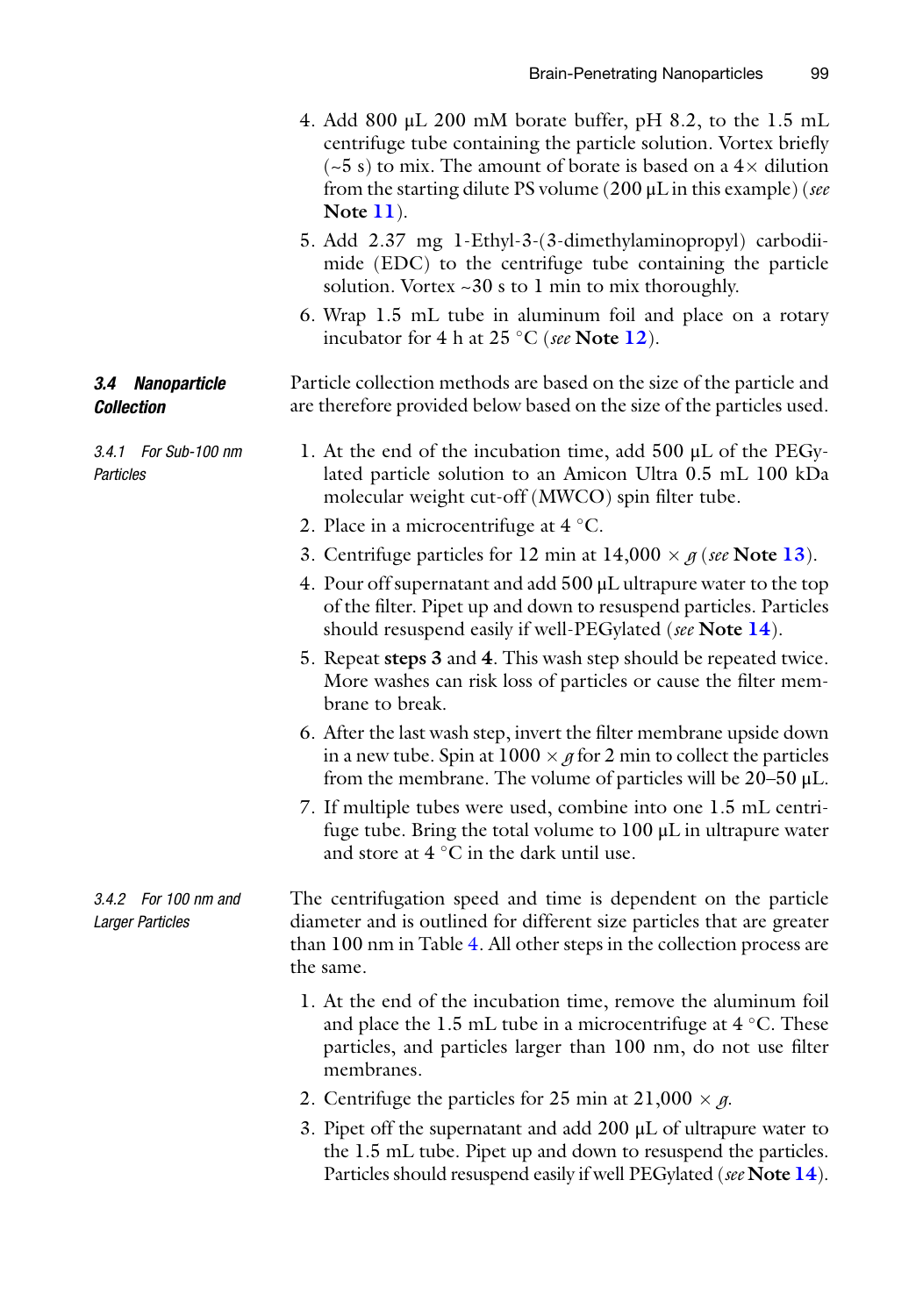<span id="page-9-0"></span>Table 4

| <b>Particle</b><br>diameter (nm) | <b>Centrifugation</b><br>speed $(\times g)$ | <b>Centrifugation</b><br>time (min) | <b>Number</b><br>of wash steps |
|----------------------------------|---------------------------------------------|-------------------------------------|--------------------------------|
| 100                              | 21,000                                      | 25                                  | 2                              |
| 200                              | 18,000                                      | 15                                  | 2                              |
| 500                              | 15,000                                      | 15                                  | 2                              |
| 1000 or larger                   | 10,000                                      | 10                                  |                                |

| Suggested collection times and speeds for nonfiltration centrifugation for 100 nm PS particles or larger |  |  |
|----------------------------------------------------------------------------------------------------------|--|--|
|----------------------------------------------------------------------------------------------------------|--|--|

- 4. Bring final volume in tube to 1 mL using ultrapure water. Repeat step 2. This wash step (steps 2 and 3) should be repeated twice. More washes can risk loss of particles.
- 5. After the last wash step, pipet off the supernatant. Bring the total volume to 100  $\mu$ L in ultrapure water and store at 4 °C in the dark until use (see Note  $15$ ).

3.5 Brain-**Penetrating Nanoparticle** Characterization The net surface charge (ξ-potential), polydispersity index (PDI), and hydrodynamic diameter should be measured for COOH- and PEG-coated fluorescent nanoparticles (NPs) of all sizes. COOHand PEG-coated fluorescent NPs of all sizes can be measured by laser Doppler anemometry for net surface charge (ξ-potential) and dynamic light scattering (DLS) for PDI, and hydrodynamic diameter. The Malvern Zetasizer NanoZS is the most commonly employed instrument for these measurements.

- 1. In the instrument settings, polystyrene should be chosen for the material (for other materials, see Note  $16$ ).
- 2. In the instrument settings, ACSF needs to be added as a dispersant based on the concentrations provided in Subheading [2.3,](#page-4-0) item 2.
- 3. Dilute ACSF from 119 mM NaCl to 10 mM NaCl to obtain accurate ζ-potential measurements.
- 4. Dilute nanoparticle samples 1000-fold in ACSF at pH 7.0 to run the size and zeta potential measurements.
- 5. Perform size measurements and PDI at  $25 \degree C$  at a scattering angle of 90°. A minimum of three separate measurements should be taken with a minimum of ten runs per measurement. Typical size, zeta potential, and PDI for particles referenced in this protocol are provided in Table [5](#page-10-0).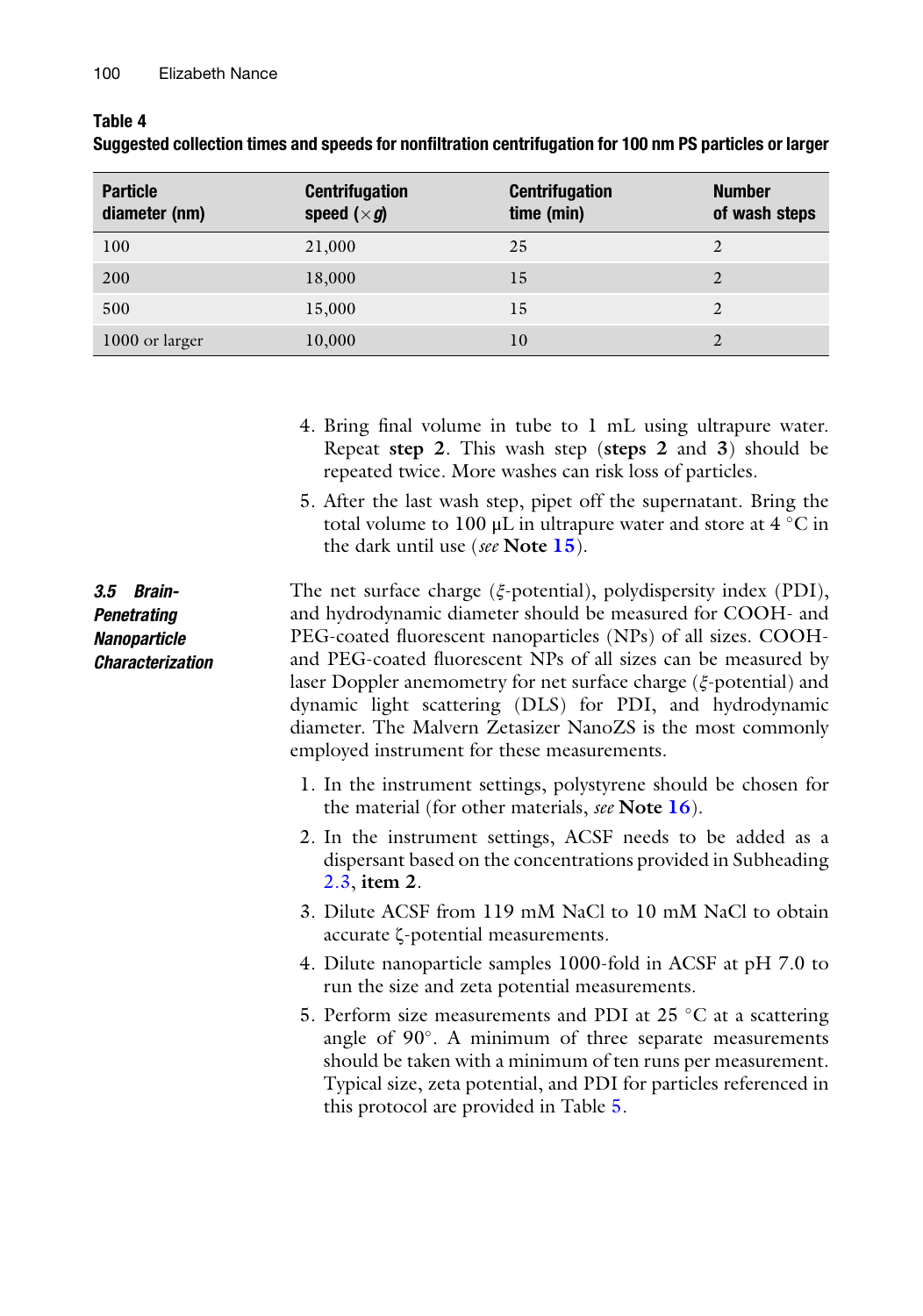#### <span id="page-10-0"></span>Table 5

Representative physicochemical properties of PS nanoparticles after PEGylation. Mean diameter in ACSF at pH 7.0 was measured with dynamic light scattering. ζ-potential and PDI were measured in ACSF at pH 7.0. Adapted From Sci Transl Med. 2012 Aug 29;4(149): 149ra119. Reprinted with permission from AAAS. Copyright 2012 AAAS

| <b>Starting mean diameter</b><br>of PS-COOH $\pm$ SEM (nm) | <b>Mean diameter with</b><br>$PEG \pm SEM$ (nm) | <b>Mean Zeta potential</b><br>with $\pm$ SEM (mV) | <b>PDI</b> |
|------------------------------------------------------------|-------------------------------------------------|---------------------------------------------------|------------|
| $57 + 2$                                                   | $69 + 2$                                        | $-2.8 + 0.4$                                      | 0.05       |
| $94 + 3$                                                   | $106 + 4$                                       | $-4.4 + 0.2$                                      | 0.03       |
| $185 + 1$                                                  | $198 + 6$                                       | $-7.8 + 0.6$                                      | 0.03       |

#### 4 Notes

- 1. Borate buffer is stable for 3–6 weeks when stored at room temperature. The solution should be clear and not contain any precipitates. If the solution becomes cloudy or has precipitates, a new solution should be made.
- 2. Dilution of the stock PS-COOH particles is based on the nanoparticle size. Each size has a different starting concentration, with smaller particles having a higher concentration than larger particles. Therefore, smaller particles should be diluted more. Particles with starting concentrations greater than  $10^{14}$  particles/mL (i.e., 20 and 40 nm) should be diluted six-fold. Particles with starting concentrations of  $10^{12}$ – $10^{13}$  particles/mL (i.e., 100 and 200 nm) should be diluted four-fold. Particles with starting concentrations less than  $10^{11}$  particles/mL should be diluted two-fold.
- 3. Fluorescent particles are necessary for visualization using confocal imaging. COOH surface functionalization is useful for creating a stable, nondegradable amine bond, using carboxylamine chemistry. However, other surface functionalities on the nanoparticle surface can be utilized depending on the desired degradation or removal of PEG coating on the surface of the particle.
- 4. The dilution of the stock particles based on the particle size and concentration, as described in Note 2, can be scaled to any starting volume of stock particle solution.
- 5. Stock solutions of PS particles may contain trace amounts of sodium azide. If this is a concern, the particles can be purified by adding up to 1 mL of ultrapure water to the solution, centrifuging the particles based on their size to form a pellet, then removing the supernatant as described in Subheading [3.4.](#page-8-0)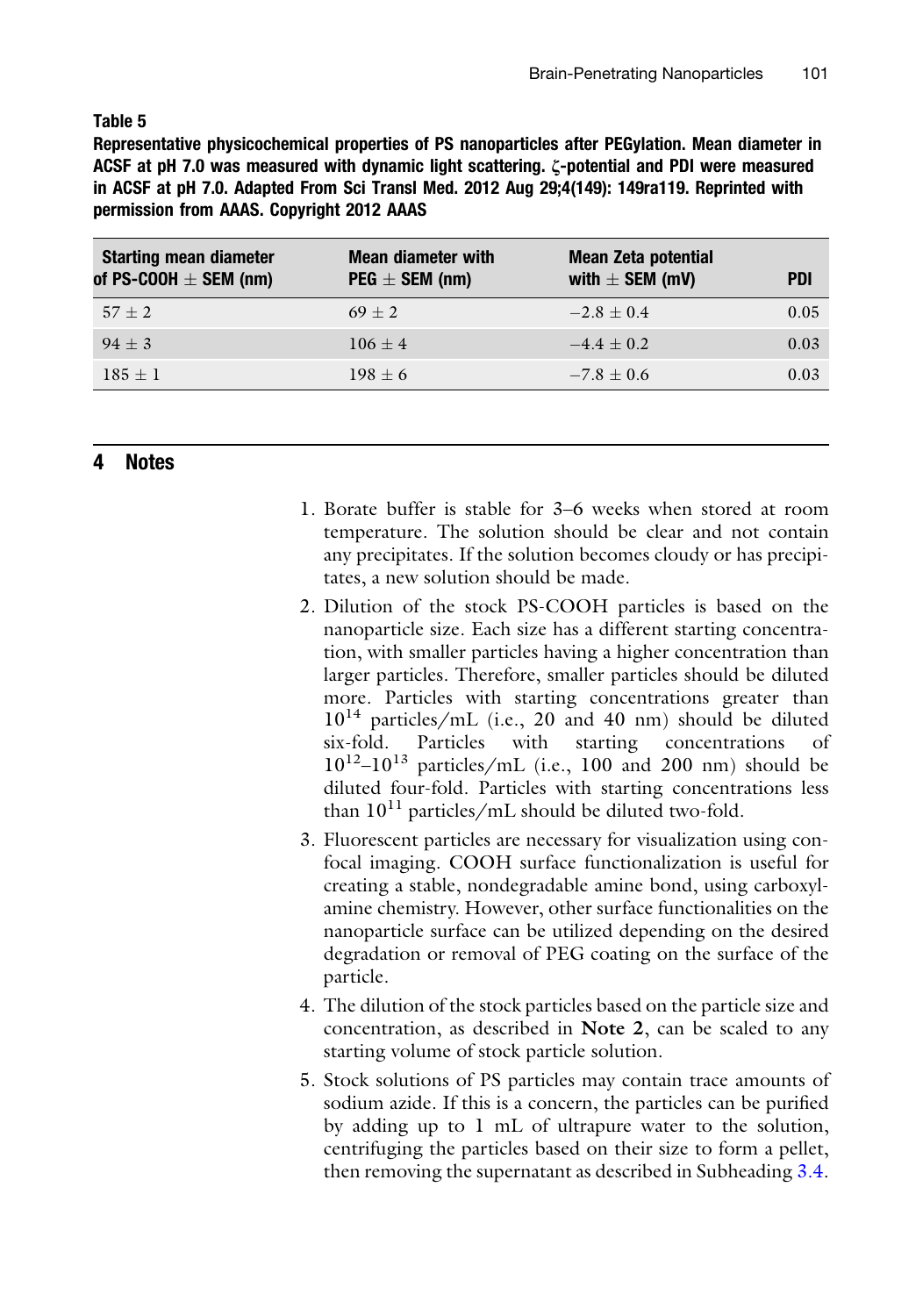This process should be repeated at least three times to ensure adequate removal of the sodium azide.

- 6. Nanoparticles in the brain microenvironment are exposed to approximately a 300 mM ion concentration in both in vivo and ex vivo CSF; however, at this high ion concentration, the accuracy of ξ-potential measurements can be negatively impacted. Therefore dilution of ACSF down to a 10 mM NaCl concentration can provide more accurate and stable zeta potential measurements.
- 7. ACSF is stable for 3–4 weeks when stored at  $4^{\circ}$ C. The solution should be clear and not contain any precipitates. If the solution becomes cloudy or has precipitates, a new solution should be made.
- 8. The number of COOH per bead can be replaced with any surface functionality, provided the surface functionality can be directly associated with the Charge (mEq) provided in the CoA.
- 9. The PEG MW used in this protocol to achieve brain penetration is 5000 Da. Linear PEG chains with MWs from 1000 to 20,000 Da have shown the ability to penetrate through biological mediums like mucus and tissue [\[24](#page-13-0)]; however, thus far, 5000 Da PEG has led to the highest effective diffusivities for nanoparticles in the brain microenvironment. Branched PEGs or PEG MWs above 10 kDa have not been extensively explored and are an avenue for future investigation, in addition to alternative surface coatings discussed in subheading 1.
- 10. PEG excess is dependent on the starting nanoparticle size. Generally speaking, given the high density of COOH groups on sub-100 nm particles, and the surface curvature, a one-toone mole ratio of PEG to COOH groups is used. For particles 100 to sub-500 nm, a four-fold excess of PEG to COOH groups can be used. For larger particles, greater than 500 nm, a two- to four-fold or higher excess of PEG to COOH groups can be used. If too much PEG is used, it will be immediately obvious once the borate buffer is added. The solution will become gel-like or very viscous. This indicates potential cross-linking or entanglement of the PEG, which will lead to poor reaction outcomes.
- 11. Borate should be added at four times the diluted PS-COOH particle volume. However, when determining the starting volume, it is important to remember the max volume of microcentrifuge tubes is either 1.5 or 2.0 mL. This protocol can scale to volumes large enough to justify 15 mL conical tubes; however, preparing multiple small batches in 1.5–2.0 mL tubes is more reproducible, and the batches can be combined after the final wash step.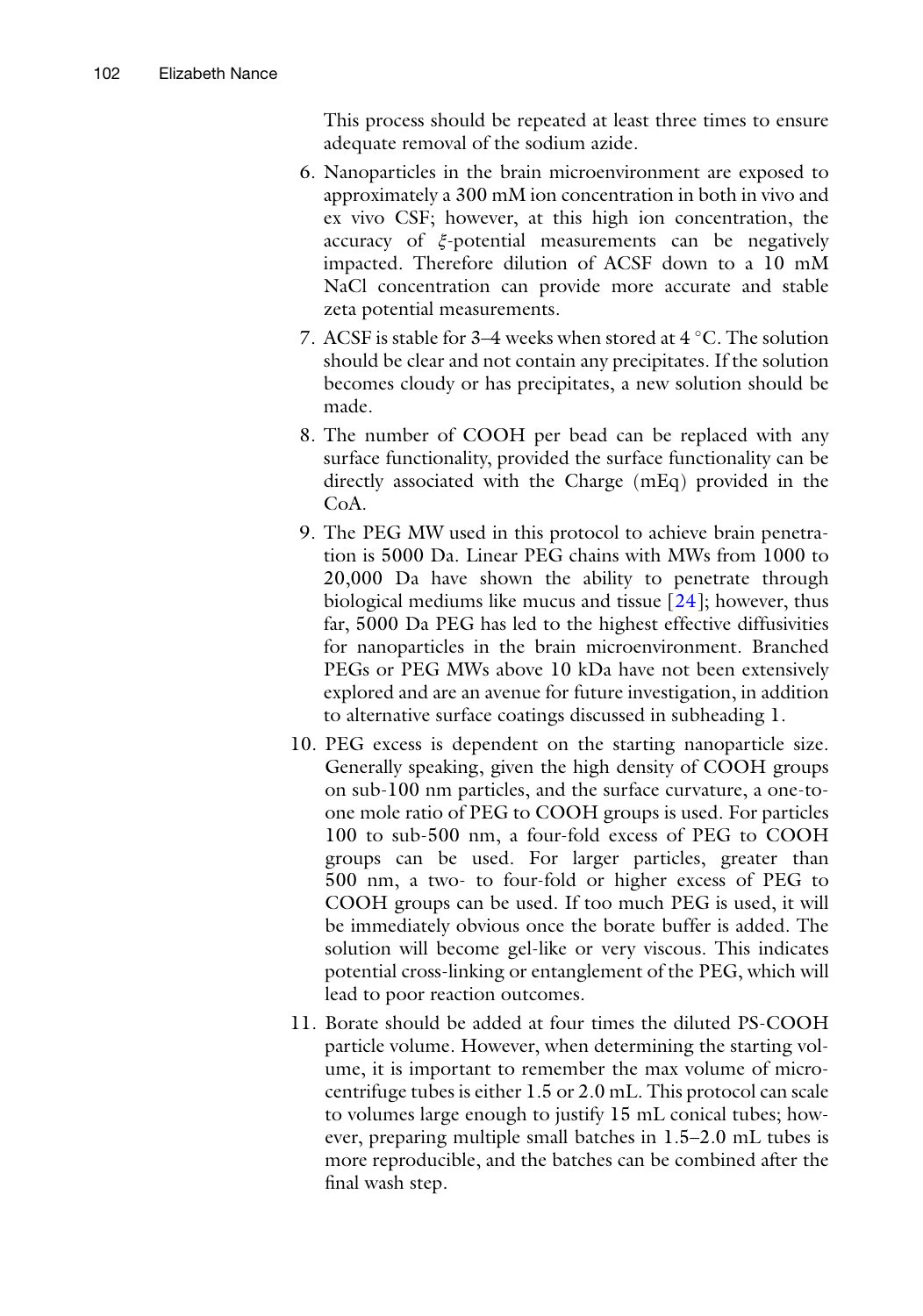- <span id="page-12-0"></span>12. Particles can be incubated for 4–24 h at room temperature; however, there is no benefit to incubating longer than 4 h.
- 13. If all the particle solution has not filtered through the membrane, add five more minutes of centrifugation time. Continue to add 5 min until all particle solution has filtered through the membrane. It is better to add time instead of increasing the speed.
- 14. PS-PEG particles that do not readily resuspend after centrifugation suggest that the PEG conjugation was not efficient. After the first collection, add 200 μL of ultrapure water to the pellet and pipet up and down over the pellet. Vortex the solution. After the pellet is resuspended in this volume, bring the total volume up to  $800 \mu L$ . If the pellet is not dissolving, then vortex the solution longer. Do not sonicate the solution, as the sonication could disrupt the PEG layer.
- 15. Particles can be resuspended to the starting volume of stock PS particles used, or can be resuspended to a two-fold dilution.
- 16. Depending on the instrument being used for the size and zeta potential measurements, quantum dot and other materials can be listed in the material setting. If the material is not listed, it should be added. The dielectric constant and refractive index of the material must be known to add it to the list.

#### Acknowledgements

The author would like to acknowledge J. Hanes and the Center for Nanomedicine at Johns Hopkins University.

#### References

- 1. Patel T, Zhou J, Piepmeier JM, Saltzman WM (2012) Polymeric nanoparticles for drug delivery to the central nervous system. Adv Drug Deliv Rev 64(7):701–705. doi[:10.1016/j.](http://dx.doi.org/10.1016/j.addr.2011.12.006) [addr.2011.12.006](http://dx.doi.org/10.1016/j.addr.2011.12.006)
- 2. Nance EA, Woodworth GF, Sailor KA, Shih TY, Xu Q, Swaminathan G, Xiang D, Eberhart C, Hanes J (2012) A dense poly(ethylene glycol) coating improves penetration of large polymeric nanoparticles within brain tissue. Sci Transl Med 4(149):149ra119. doi[:10.](http://dx.doi.org/10.1126/scitranslmed.3003594) [1126/scitranslmed.3003594](http://dx.doi.org/10.1126/scitranslmed.3003594)
- 3. Nance E, Timbie K, Miller GW, Song J, Louttit C, Klibanov AL, Shih TY, Swaminathan G, Tamargo RJ, Woodworth GF, Hanes J, Price RJ (2014) Non-invasive delivery of stealth, brain-penetrating nanoparticles across the blood-brain barrier using MRI-guided focused

ultrasound. J Control Release 189:123–132. doi:[10.1016/j.jconrel.2014.06.031](http://dx.doi.org/10.1016/j.jconrel.2014.06.031)

- 4. Strohbehn G, Coman D, Han L, Ragheb RR, Fahmy TM, Huttner AJ, Hyder F, Piepmeier JM, Saltzman WM, Zhou J (2015) Imaging the delivery of brain-penetrating PLGA nanoparticles in the brain using magnetic resonance. J Neurooncol 121(3):441–449. doi[:10.1007/](http://dx.doi.org/10.1007/s11060-014-1658-0) [s11060-014-1658-0](http://dx.doi.org/10.1007/s11060-014-1658-0)
- 5. Nance E, Zhang C, Shih TY, Xu Q, Schuster BS, Hanes J (2014) Brain-penetrating nanoparticles improve paclitaxel efficacy in malignant glioma following local administration. ACS Nano 8(10):10655–10664. doi:[10.](http://dx.doi.org/10.1021/nn504210g) [1021/nn504210g](http://dx.doi.org/10.1021/nn504210g)
- 6. Mead BP, Mastorakos P, Suk JS, Klibanov AL, Hanes J, Price RJ (2016) Targeted gene transfer to the brain via the delivery of brainpenetrating DNA nanoparticles with focused